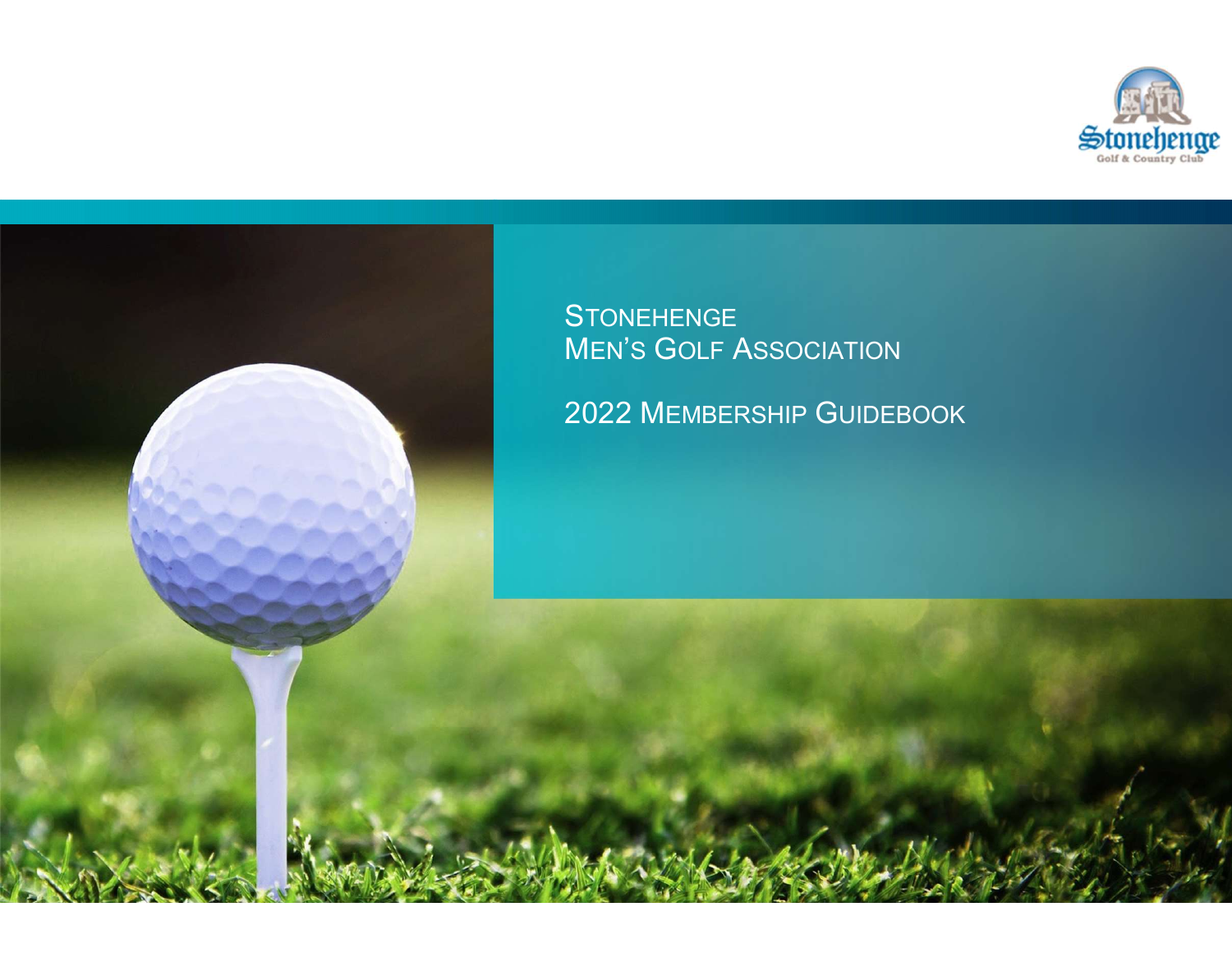# TABLE OF CONTENTS ABLE OF CONTENTS<br>3 Letter from the MGA Committee<br>4 Saturday Tournaments<br>5 Sunday Tournaments ABLE OF CONTENTS<br>3 Letter from the MGA Committee<br>4 Saturday Tournaments<br>5 Sunday Tournaments<br>6 Two-Man Match Play Tournament ABLE OF CONTENTS<br>3 Letter from the MGA Committee<br>4 Saturday Tournaments<br>5 Sunday Tournaments<br>6 Two-Man Match Play Tournament<br>9 MGA Blitz ABLE OF CONTENTS<br>
3 Letter from the MGA Committee<br>
4 Saturday Tournaments<br>
5 Sunday Tournaments<br>
6 Two-Man Match Play Tournament<br>
9 MGA Blitz<br>
11 MGA Cup Points ABLE OF CONTENTS<br>
3 Letter from the MGA Committee<br>
4 Saturday Tournaments<br>
5 Sunday Tournaments<br>
6 Two-Man Match Play Tournament<br>
9 MGA Blitz<br>
11 MGA Cup Points<br>
12 MGA Sponsored Christmas Party ABLE OF CONTENTS<br>
3<br>
Letter from the MGA Committee<br>
4 Saturday Tournaments<br>
5 Sunday Tournaments<br>
6 Two-Man Match Play Tournament<br>
9 MGA Blitz<br>
11 MGA Cup Points<br>
12 MGA Sponsored Christmas Party<br>
13 Handicapping



- 3<br>
Letter from the MGA Committee<br>
4 Saturday Tournaments<br>
5 Sunday Tournaments<br>
6 Two-Man Match Play Tournament<br>
9 MGA Blitz<br>
11 MGA Cup Points<br>
12 MGA Sponsored Christmas Party<br>
13 Handicapping<br>
14 MGA Committee<br>
15 MGA W 3<br>
Letter from the MGA Committee<br>
4<br>
Saturday Tournaments<br>
5<br>
Sunday Tournaments<br>
6<br>
Two-Man Match Play Tournament<br>
9<br>
MGA Blitz<br>
11<br>
MGA Gup Points<br>
12<br>
MGA Sponsored Christmas Party<br>
13<br>
Handicapping<br>
14<br>
MGA Committee<br>
- 
- 
- 
- 
- 
- 12 MGA Sponsored Christmas Party
- 13 Handicapping
- 
- 

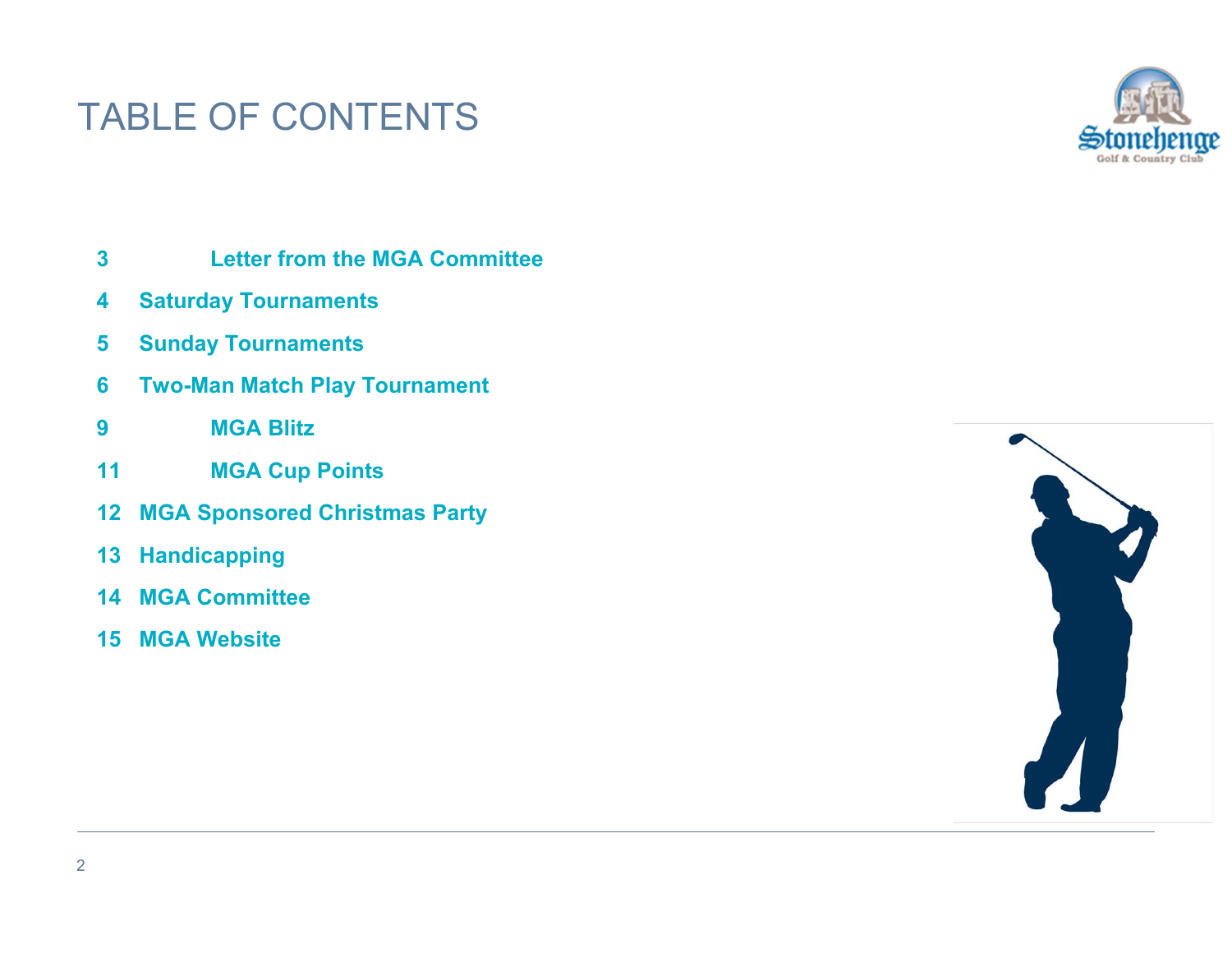Dear Stonehenge MGA Members,<br>Welcome to the Stonehenge Men's Golf Association! The MGA is the dedicated group of fellow members<br>responsible for creating exciting and challenging men's golf formats and tournaments, all for Dear Stonehenge MGA Members,<br>Welcome to the Stonehenge Men's Golf Association! The MGA is the dedicated group of fellow members<br>responsible for creating exciting and challenging men's golf formats and tournaments, all for Dear Stonehenge MGA Members,<br>Welcome to the Stonehenge Men's Golf Association! The MGA is the dedicated group of fellow members<br>interests and your schedule in mind. Quarterly tournaments with enticing formats and tournamen Dear Stonehenge MGA Members,<br>
Welcome to the Stonehenge Meris Golf Association! The MGA is the dedicated group of fellow members<br>
responsible for creating exciting and challenging men's golf formats and dramatic outcomes;<br> Dear Stonehenge MGA Members,<br>
Welcome to the Stonehenge Men's Golf Association! The MGA is the dedicated group of fellow members<br>
interests and our schedule in mind. Quantity funcuments with entirely abundant social for yo Dear Stonehenge MGA Members,<br>Welcome to the Stonehenge Men's Golf Association! The MGA is the dedicated group of fellow members<br>responsible for creating exciting and challenging men's golf formats and tournaments, all for Dear Stonehenge MGA Members,<br>
Welcome to the Stonehenge Men's Golf Association! The MGA is the dedicated group of fellow members<br>
responsible for creating exciting and challenging ments golf formats and tournaments, all fo

- 
- 
- 
- 
- year!

prizes included 1 Again, all Saturday MGA Tournaments will now include 18 holes of golf, contributed and on-course beverages!<br>
Two-man match play tournament all summer long: a great skills challenge and played<br>
the rules!<br>

Sincerely,



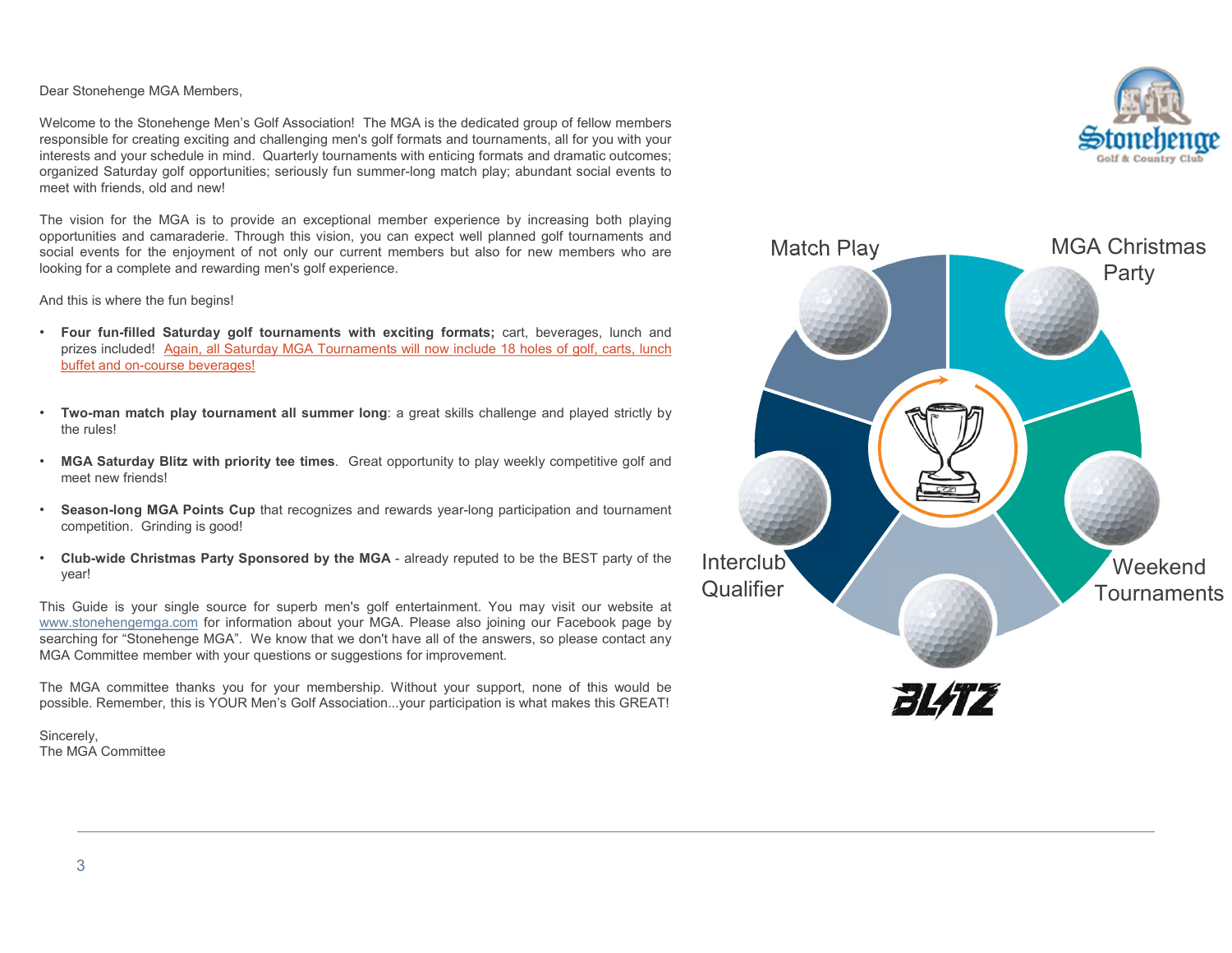# SATURDAY TOURNAMENTS



#### MGA Saturday Tournaments





9 a.m. shotgun



# **OUT TRAINT EXECTS:**<br> **ABCD Players, AB Player – AB Players Best Ball Gross / CD Player Best Ball N<br>
Score\*\*<br>
• Prizes will be awarded to both low gross and low net players for several places (d<br>
• Closest to the pin conte OUT TRATENTS**<br> **ABCD Players, AB Player – AB Players Best Ball Gross / CD Player Best Ball NET Score<sup>4</sup><br>
<b>Score<sup>42</sup>**<br>
• Players will be awarded to both low gross and low net players for several places (depending<br>
• Closes **ABCD Players, AB Player – AB Players Best Ball Gross / CD Player Best Ball N<br>
• Prizes will be awarded to both low gross and low net players for several places (d<br>
• Closest to the pin contests on all par 3's.<br>
• Players** FOURNAMENTS<br>
Storied Players, AB Player – AB Players Best Ball Gross / CD Player Best Ball NET Score. Combine Score for Team<br>
Score\*\*<br>
• Players will be awarded to both low gross and low net players for several places (dep Score\*\* FOURNAMENTS<br>
Storiet Privates, AB Player – AB Players Best Ball Gross / CD Player Best Ball NET Score. Combine Score for Team<br>
Prizes will be awarded to both low gross and low net players for several places (depending on t TOURNAMENTS<br>
pournaments<br>
ABCD Players, AB Player – AB Players Best Ball Gross / CD Player Best Ball N<br>
Score\*\*<br>
• Prizes will be awarded to both low gross and low net players for several places (d<br>
• Closest to the pin co FOURNAMENTS<br>
ABCD Players, AB Player – AB Players Best Ball Gross / CD Player Best Ball NET Score.<br>
Score\*\*<br>
• Prizes will be awarded to both low gross and low net players for several places (depending o<br>
• Closest to the FOURNAMENTS<br>
Surnaments<br>
ABCD Players, AB Player – AB Players Best Ball Gross / CD Player Best Ball NET Score. Comb<br>
Score\*\*<br>
• Prizes will be awarded to both low gross and low net players for several places (depending on TOURNAMENTS<br>
SUCRIMENTS<br>
ABCD Players, AB Player – AB Players Best Ball Gross / CD Player Best Ball N<br>
• Crizes will be awarded to both low gross and low net players for several places (d<br>
• Closest to the pin contests on FOURNAMENTS<br>
pournaments<br>
ABCD Players, AB Player – AB Players Best Ball Gross / CD Player Best Ball NET Score<br>
• Prizes will be awarded to both low gross and low net players for several places (depending<br>
• Closest to the FOURNAMENTS<br>
Soornaments<br>
ABCD Players, AB Player – AB Players Best Ball Gross / CD Player Best Ball N<br>
Score\*\*<br>
• Prizes will be awarded to both low gross and low net players for several places (d<br>
• Closest to the pin co

- 
- 
- May 7, 2022 Players must sign up by Wednesday at 5 p.m. prior to the tournament.
- **9 a.m. shotgun** Entry fee includes drinks on the course, cart, and lunch

#### Red, White and Blue

- **ABOUT THE SET AND THE SET AND THE SET AND THE SET AND THE SET AND THE SET AND THE SET AND THE SET AND THE SET AND THE SET AND THE SET AND THE PRIZE THAN THE PRIZE CONSIDENT CHAPTER THAN THE PRIZE THAN THE PRIZE CONSIDENT** FOURNAMENTS<br>
• Stories and Players AB Player – AB Players Best Ball Gross / CD Player Best Ball NET Score. Combine Score for Team<br>
• Prizes will be awarded to both low gross and low net players for several places (dependin and white tees. Each player decides which tees to play on each hole. Teams will be randomly selected using A, B, C, D players. FOURNAMENTS<br>
Storpelers, AB Player – AB Players Best Ball Gross / CD Player Best Ball NET Score. Combine Score for Team<br>
Score:<br>
"Prizes will be awarded to both low gross and low net players for several places (depending o
- 
- July 9, 2022 Closest to the pin contests on all par 3's.
- 9 a.m. shotgun | Players must sign up by Wednesday at 5 p.m. prior to the tournament.
	-

#### Individual Gross and Net \*\*

- 
- 
- 
- September 10, 2022 Entry fee includes drinks on the course, cart, and lunch.

#### Meatloaf Open

- 
- Closest to the pin contests on all par 3's.<br>• Closest to the pin contests on the course, cart, and lunch<br>• Format will be team Gross and Net with 6 holes each from red, white and blue tees. Players 60+ will play 6 holes • Players must sign up by Wednesday at 5 p.m., prior to the tournament.<br> **Red, White and Blue**<br> **Red, White and Blue**<br> **Red, White and Blue**<br> **Red, White and Blue**<br> **Red, White and Blue**<br>
and white tees. Each player decide Entry fee includes drinks on the course, cart, and lunch<br>ad, White and Blate<br>of Comment will be tasm Gross and Net with 6 holes each from red, white and blue teas. Players 60+ will play 6 holes from red, green<br>From twith t will be the sum of the net score of the "choker" and the gross score of the other three golfers playing scramble format on each hole. **Fed. White and Blue Grapher and Blue With 6** holes each from red, white and blue tees. Players 60+ will play 6 holes form red, green and white lees. Each player decides which tees to play on each hole. Teams will be rando • Format will be team Gross and Net with 6 holes each from red, white and blue tees. Players must be awarded to both low gross and low net teams for several places (depending or Closest to the pin contests on all par 3's.<br> entral will be test... Eatrin puy the declares which rees to play of each noie. Teams will<br>
• Prizes will be awarded to both low gross and low net teams for several places (de<br>
• Closest to the pin contests on all par 3's
- October 29, 2022 Prizes will be awarded to the teams with the lowest overall scores and closest to the pin contests on all par 3's.
- 9 a.m. shotgun Players must sign up by Wednesday at 5 p.m. prior to the tournament.
	-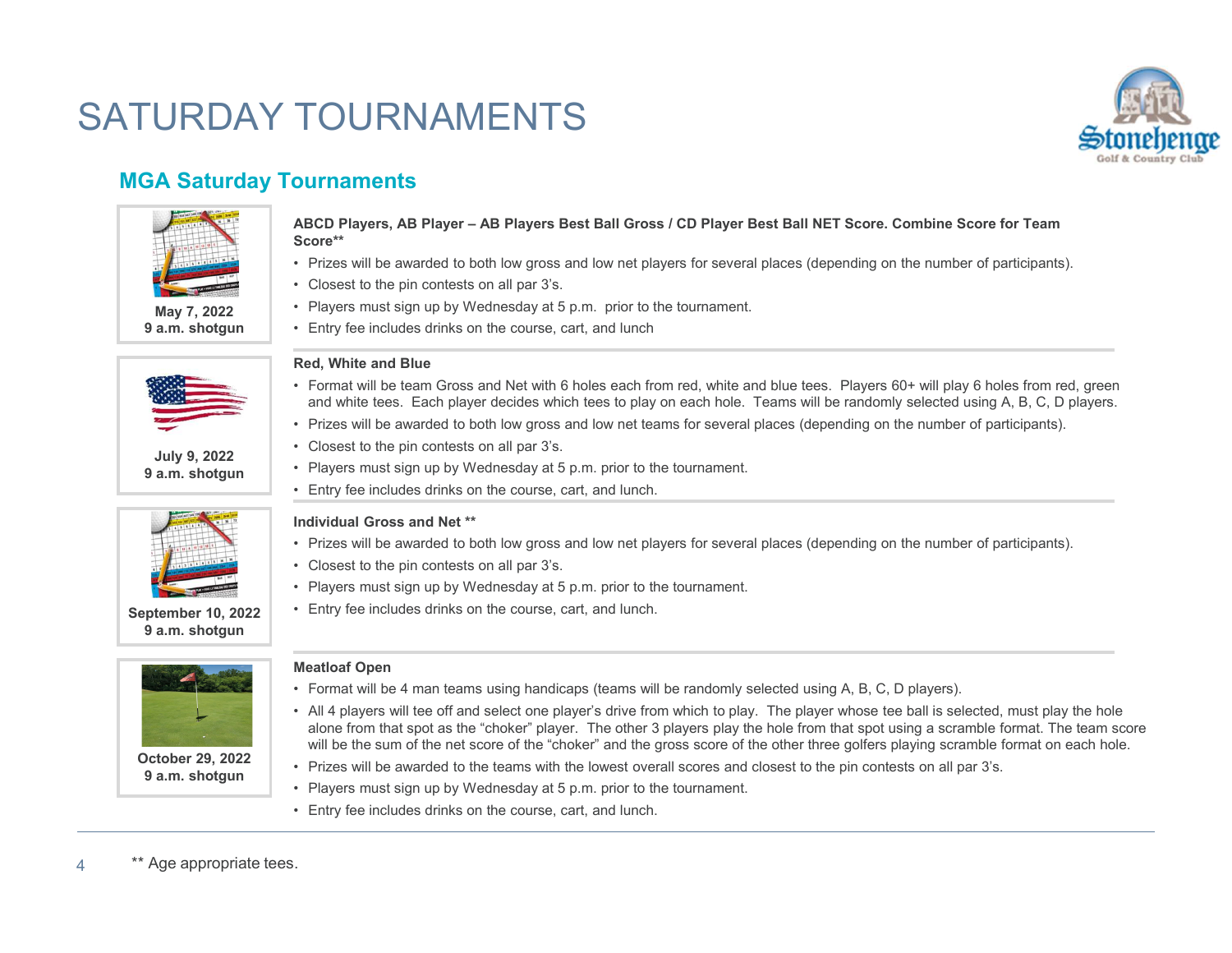## TWO-MAN MATCH PLAY

- With great participation and feedback from the MGA members, the MGA is pleased to bring back the 2-Man MGA Match Play Championship for 2022.
- Sign up as a single or two-man team. If you sign up as a single, we will provide you with a partner. Tournament fees and sign-ups are due by May 15. Late sign-ups will not be accepted.
- A pod system similar to the World Cup Soccer Matches will be developed and a random draw will determine the teams in each pod. After round-robin play in each pod, the top 2 teams in each pod will advance to the Championship bracket and the other 2 teams will go to the consolation bracket for a single-elimination tournament<br>The MGA is adding championship pods and playoffs for teams that prefer to play their matches gross. Teams
- be required to start the season with a combined course handicap of no less than 5 strokes. This format conting upon interest from at least 6 teams.
- The MGA will provide you with 3 matches on May 15th that you will need to arrange and play by August 15th. After the conclusion of round-robin pod play, a single elimination tournament will begin to crown the MGA Champion Team. This year there will also be a consolation bracket to allow for more play. Prizes will be awardedded. at the MGA Holiday Party. In addition, matches will contribute to season-long Stonehenge Cup point system • If you are interested in participating please e-mail stonehengemga@gmail.com with the information below. • Name(s):
- 
- 
- Current Course Handicap(s):
- Team Member(s) E-mail / Phone:
- Team Member: Age 49 & below, 50-59 or 60+
- Age appropriate tees will be used



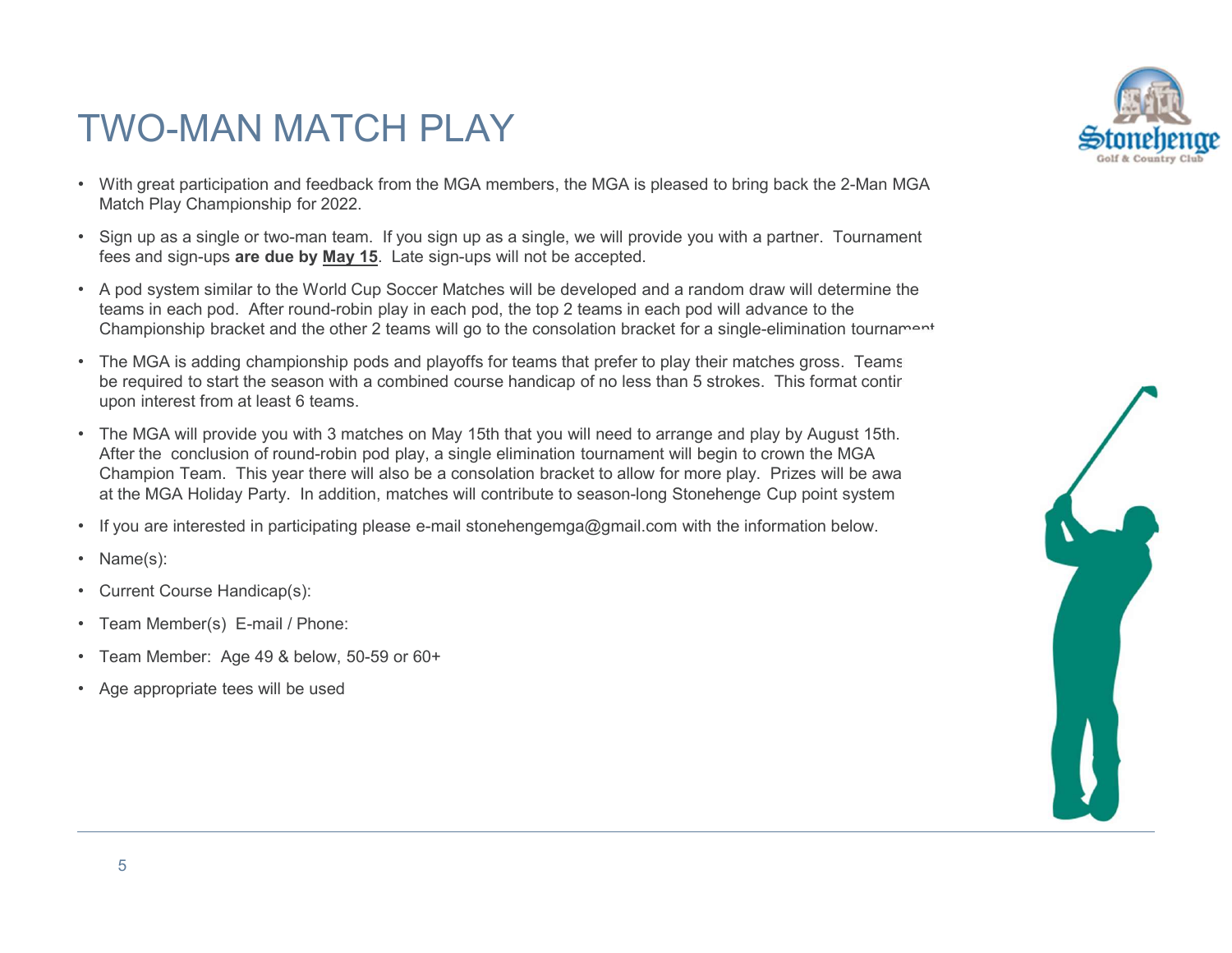# TWO-MAN MATCH PLAY RULES

- FWO-MAN MATCH PLAY RULES<br>
 Format: Best ball 2-man match play net (each team's best net score each hole) no carryover holes.<br>
 Decide if you are going to play a 9 or 18 hole match prior to teeing off.<br>
 Tees: Age app
- Decide if you are going to play a 9 or 18 hole match prior to teeing off.<br>
 Tees: Age appropriate tees should be used (<50 = white tees, 50-59 = green tees and 60+ = gold tees).<br>
 Handicapping: Handicaps are based on you
- When calculating your Course Handicap, please make sure that your handicap is based on the tees you will be playing. The MGA recommends using the GHIN or VSGA app to prepare your match play handicaps.The pro shop can also help you prepare/review your card. The maximum spread between teammates will be 10 strokes. For example, teammate A is a 6 handicap and teammate B is an 18 handicap,teammate B will calculate strokes based off a handicap of 16. The Course Handicap of all four players is reduced by the Course Handicap of the player with the lowest handicap, who then plays from scratch. MATCH PLAY RULES<br>  $\mu$  a go or 18 hole means best net score each hole) – no carryover holes.<br>
A a go or 18 hole match prior to teeing off.<br>
Handicaps are based on your current Course Handicap as of your match.<br>
Handicap, Decide if you are going to play a 9 or 18 hole match prior to teeing off.<br>
• Tees: Age appropriate tees should be used (<50 = white tees, 50-59 =green tees and 60+ = gold to the teel matches must be playing. Handicap sere

disqualify you from the tournament.

- Tie Breaker: If the match ends in a tie, matching cards should be used to determine the winner on the basis of match play record for the last nine holes. If the tying teams have the same record for the last nine,determine the winner on the basis of the last six holes, last three holes and finally the 18th hole.
- stonehengemga@gmail.com by August 15th. If results are not received, both teams will receive a loss. After August 15<sup>th</sup>, when the preliminary matches have been completed, there will be a seeded single elimination tournament to crown a 2018 MGA Team Match Play Champion. We will also have a consolation bracket for teams not qualifying for the championship bracket.



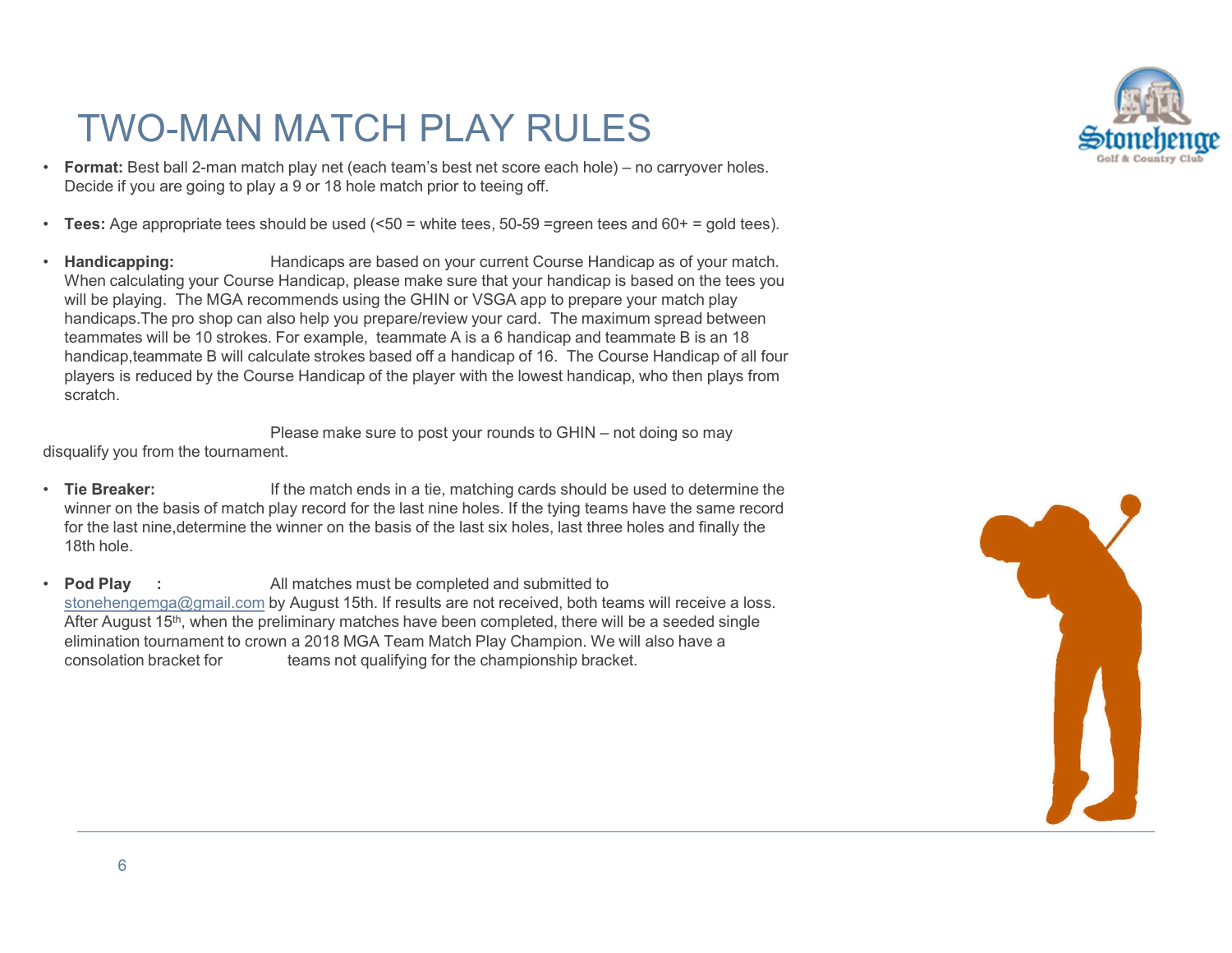# 2022 MGA **3L/TZ** (1/2)



The Saturday BLITZ is designed to give MGA members an opportunity to play competitive golf every other Saturday morning with preferred tee times from Saturday BLITZ is designed to give MGA members an opportunity to play co 2022 MGA 21/22 (1/2)<br>The Saturday BLITZ is designed to give MGA members an opportunity to play competitive golf every other Saturday morning with preferred tee times fr<br>8:30- 10:30 AM. At this time, we have been guaranteed  $2022$  MGA  $\overline{\text{BU}}$  (1/2)<br>The Saturday BLITZ is designed to give MGA members an opportunity to play competitive golf every other Saturday morning with preferred tee times from<br>The Saturday BLITZ is designed to give MGA CO22 MGA **BLATZ** (1/2)<br>The **Saturday BLITZ** is designed to give MGA members an opportunity to play competitive golf every other Saturday morning with preferred tee times form<br>Si:30-10:30 AM. At this time, we have been gua played with in a while. Here are the details: Saturday BLITZ is designed to give MGA members an opportunity to play competitive golf every other Saturday morning with preferred tee times from<br>-10:30 AM. At this time, we have been guaranteed forty (40) spots so please

- You must be a member of the MGA.
- You must have an established handicap. See tournament committee if you do not have a handicap.
- Participation in the Blitz each week will count towards the Stonehenge Cup.

all to see.

- Sign up with Golf Genius or call the Pro Shop by Tuesday afternoon at 5 PM before the Saturday event. If you sign up late, you can be added to a waiting list but can ONLY play if someone cancels. NO EXCEPTIONS.<br>• Tee times will be assigned by the Pro Shop from 8:30 AM to 10:30 AM. This is not a shotgun start.<br>• The entry fee is \$10. This will be used as prize money
- 
- Cup. (50% to net prizes and 50% to birdie cuts)
- All scores MUST be entered into the GHIN handicap system.<br>• Golf carts are not required for Blitz events.
- 
- All score cards are to be turned into the Pro shop at the end of the round; winning scores will be tabulated and prizes will be awarded based on the day's game and posted in Golf Genius.

The committee has worked very hard in this endeavor and we are very excited about the BLITZ! We hope you will take advantage of this great opportunity to be an active participant in the MGA and help support the MGA at the club. We all look forward to seeing you Saturday mornings.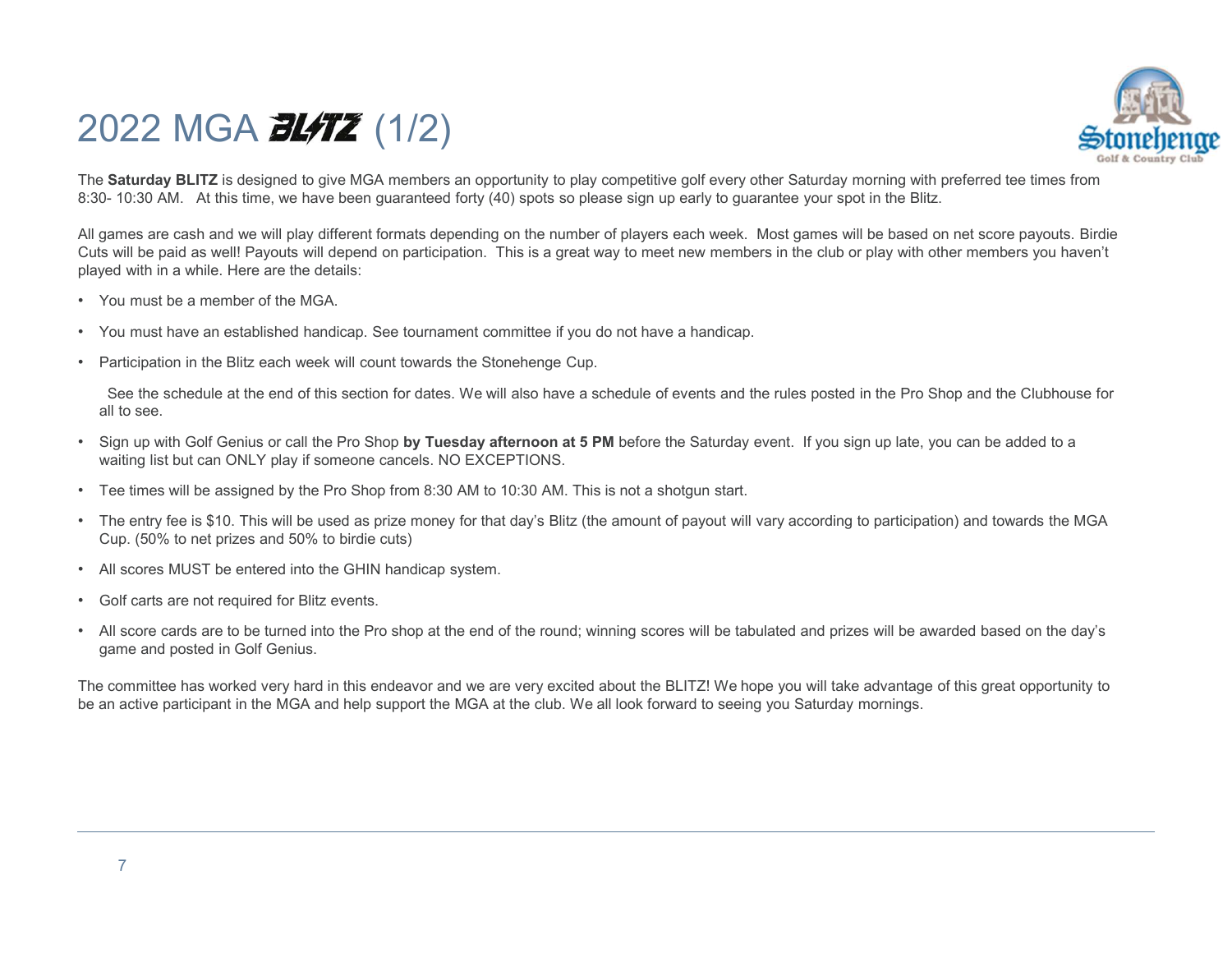### 2022 MGA **3L/TZ** (2/2)



All Blitz tee times are from 9:00 -10:30 a.m. The Saturday Blitz Schedule is below:

- April 16, 2022
- April 30, 2022
- May 21, 2022
- June 4, 2022
- June 18, 2022
- July 23, 2022
- August 13, 2022
- August 27, 2022
- September 24, 2022
- October 8, 2022
- November 5, 2022
- December 3, 2022

We hope you will take advantage of this great opportunity to be an active participant and help support the MGA at the club. We all look forward to seeing you Saturday mornings.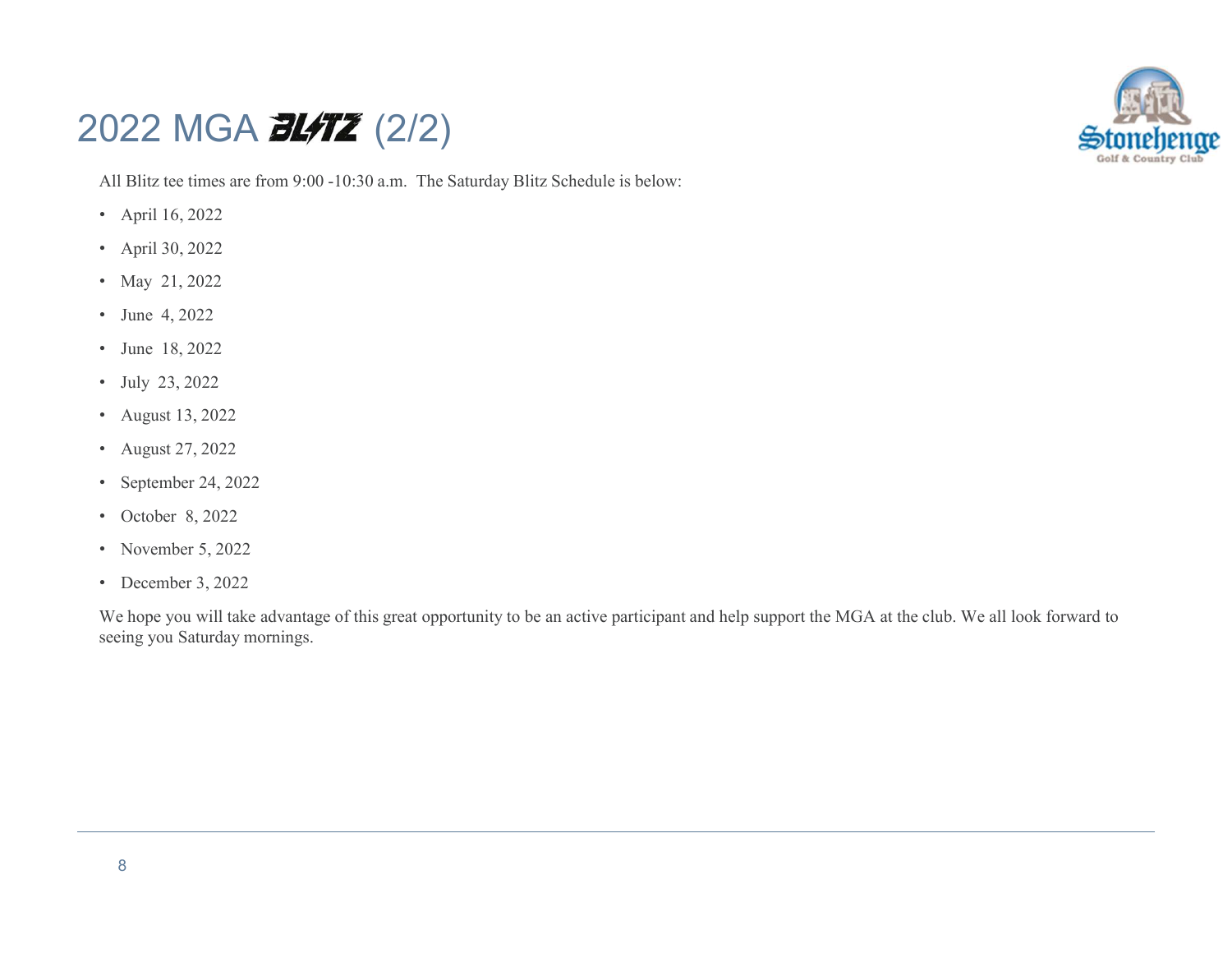# MGA CUP POINTS



The MGA will continue an exciting way to participate in MGA events for a chance to win up to \$1,500 in prizes and the MGA Cup. You will be awarded points for participation and for good play in tournaments. The point leaders at the end of the season will be awarded prizes based on the total points earned. MGA CUP POINTS<br>The MGA will continue an exciting way to participate in MGA events for a<br>chance to win up to \$1,500 in prizes and the MGA Cup. You will be awarded<br>points for participation and for good play in tournaments. T MGA CUP POINTS<br>The MGA will continue an exciting way to participate in MGA events for a<br>chance to win up to \$1,500 in prizes and the MGA Cup. You will be awarded<br>points for participation and for good play in fourmaments. T MGA CUP POINTS<br>The MGA will continue an exciting way to participate in MGA events for a<br>chance to win up to \$1,500 in prizes and the MGA Cup. You will be awarded<br>points for participation and for good play in tournaments. T MGA CUP POINTS<br>
The MGA will continue an exciting way to participate in MGA events for a<br>
chance to win up to \$1,500 in prizes and the MGA Cup. You will be awarded<br>
points for participation and for good play in tournaments The MGA will continue an exciting way to participate in MGA events for a<br>
chance to win up to \$1,500 in prizes and the MGA Cup. You will be awarded<br>
points for participation and for good play in tournaments. The point lead From the end of the season will be awarded prizes based on the total points earned.<br>
Tournaments (Gross & Net Winners)<br>
• Participation – 5 points<br>
• Third Place – 10 points<br>
• Second Place – 15 points<br>
• First Place - 20

# Tournaments (Gross & Net Winners) Fournaments (Gross & Net Winners)<br>• Participation – 5 points<br>• Third Place – 10 points<br>• Second Place – 15 points<br>• First Place - 20 points<br>Blitz<br>• Participation – 5 points<br>Match Play<br>• Participation – 3 points per match<br>•

- 
- 
- 
- 

#### Blitz

#### Match Play

- 
- 

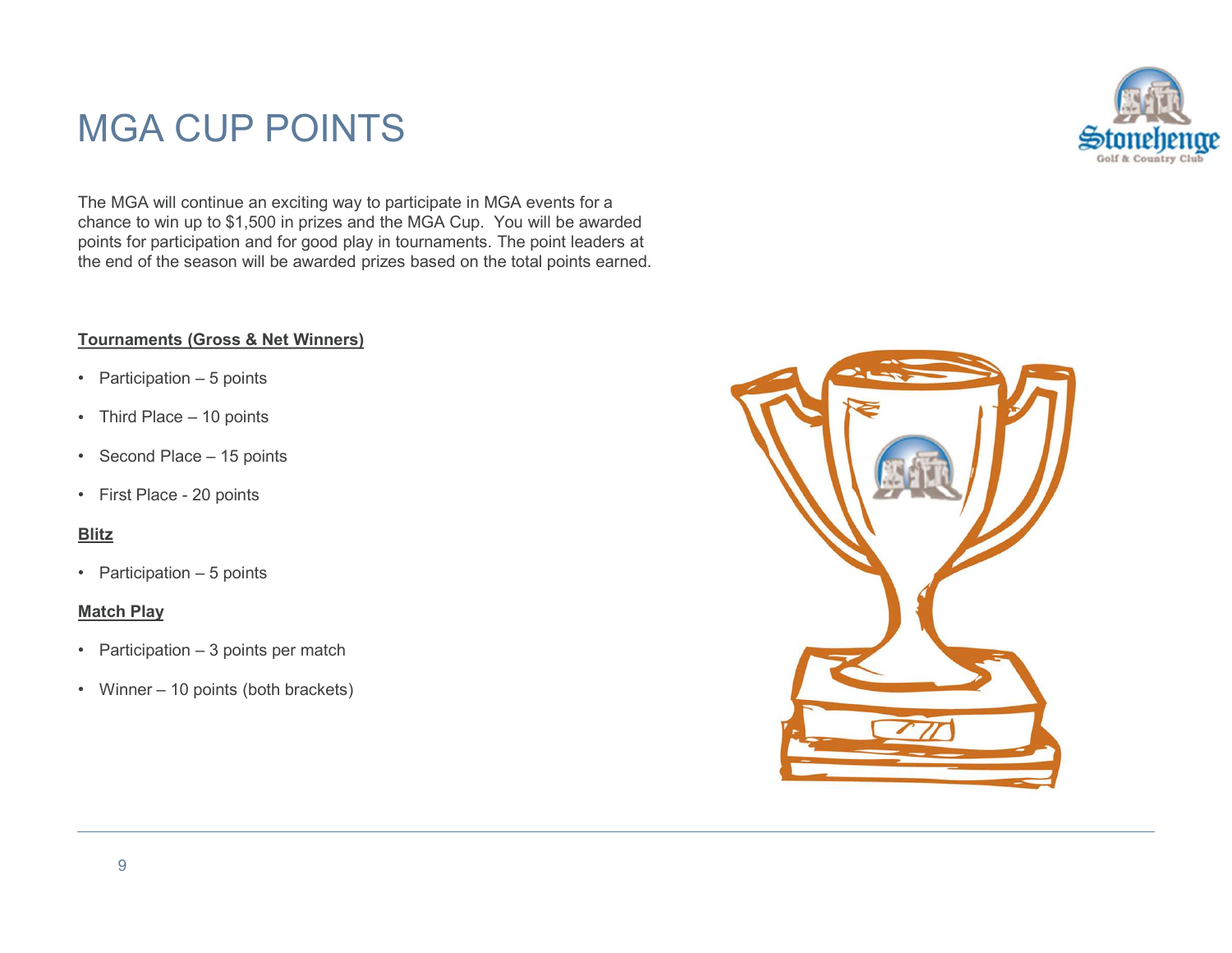## MGA SPONSORED CHRISTMAS PARTY



In cooperation with the Club, the MGA Committee will host the annual Christmas Party and will invite ALL club members to the party. The Club will determine the price per attendee at a later date, but, as in past years, the cost of attendance for first combination of 75 MGA members and their guests will be covered by the MGA. Each MGA member can bring one guest. Year-end MGA awards, trophies, and prizes will be presented at the party.

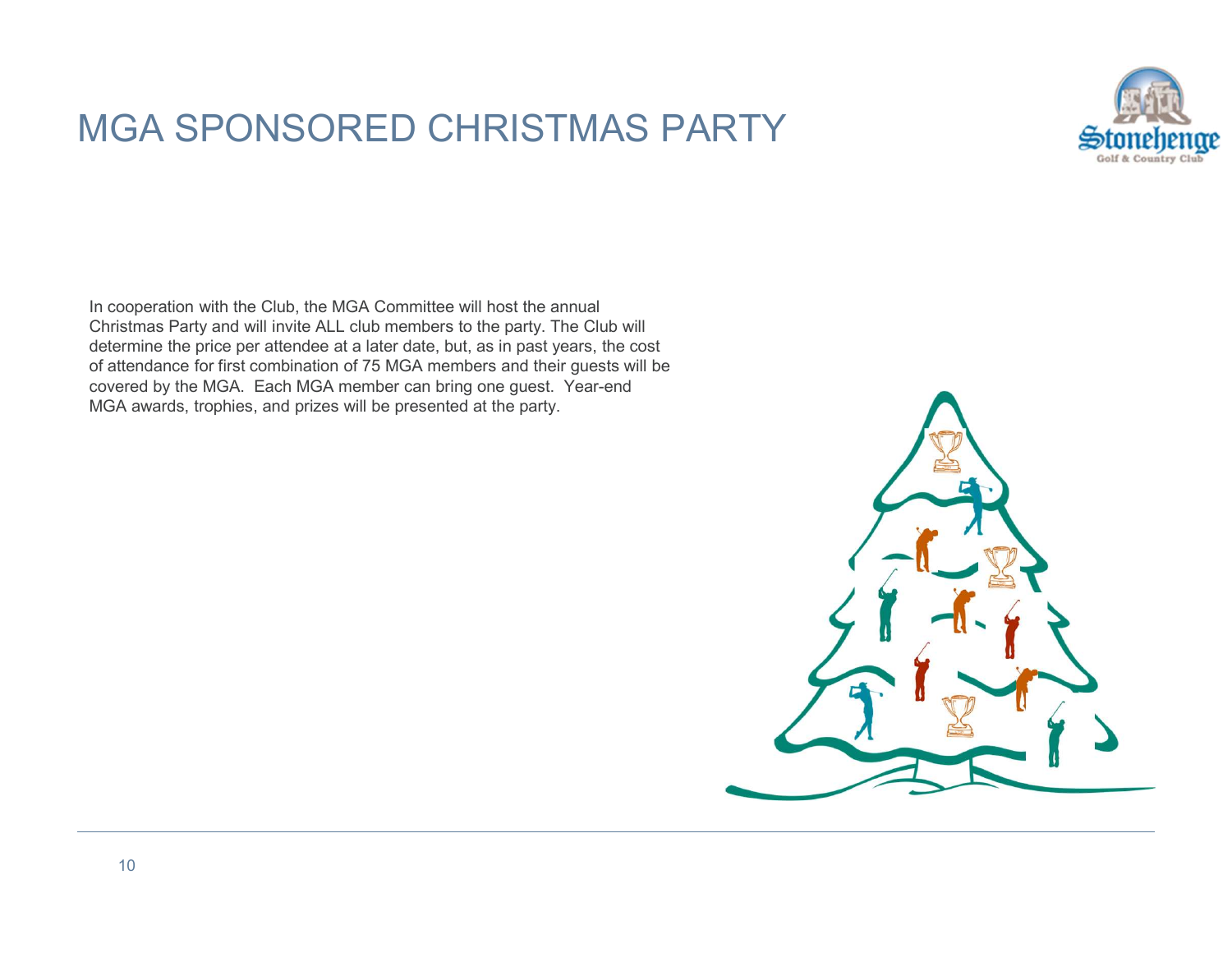# HANDICAPPING



Just a word on handicapping: Golf is fun only if it's fair. The game was developed based solely on integrity, and honest and timely posting of scores is a requirement of the USGA Handicap System. It is expected that all MGA members will honor this requirement. All players should post all rounds played to the GHIN system. Storted Pendia<br>
Storted Care and the Sale of Mind and Care and the Sale and the solution<br>
of the solution of solution of mind and solve the USGA Handicap<br>
System. It is expected that all MGA members will honor this<br>
requir

"Success in this game depends less on strength of body than

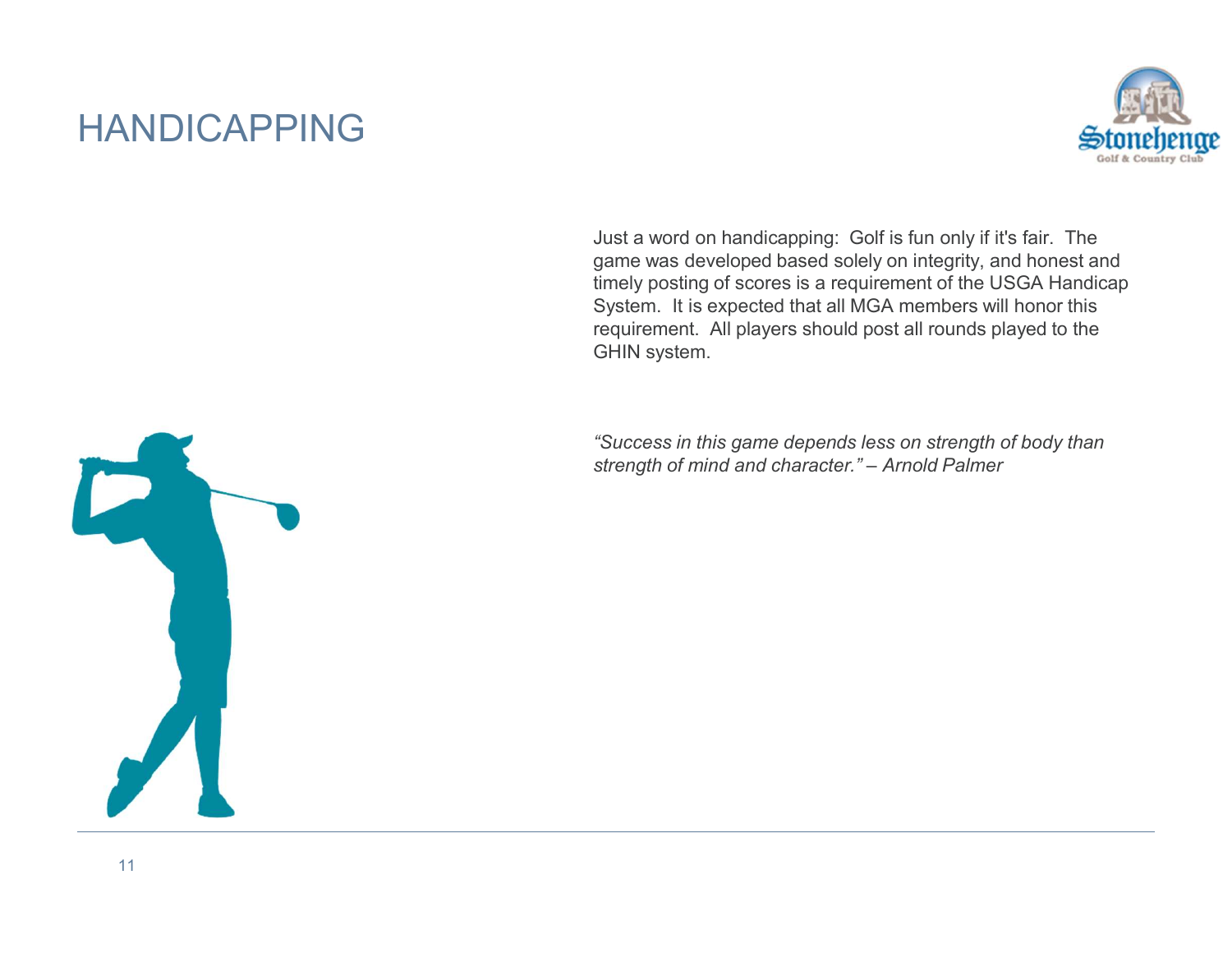# MGA COMMITTEE MGA COMMITTEE<br>
- Jim Mallory – President<br>
- Carter Sargeant – Vice-President<br>
- Frank Warren – Treasurer<br>
- Jack McCarthy - Secretary MGA COMMITTEE<br>
- Jim Mallory – President<br>
- Carter Sargeant – Vice-President<br>
- Frank Warren – Treasurer<br>
- Jack McCarthy - Secretary<br>
- City - Marybory MGA COMMITTEE<br>
Officers:<br>
• Jim Mallory – President<br>
• Carter Sargeant – Vice-President<br>
• Frank Warren – Treasurer<br>
• Jack McCarthy - Secretary<br>
Other Members: MGA COMMITTEE<br>
Officers<u>:</u><br>• Jim Mallory – President<br>• Carter Sargeant – Vice-President<br>• Frank Warren – Treasurer<br>• Jack McCarthy - Secretary<br>
Other Members:

#### Officers:

- 
- 
- 
- 

#### **Other Members:**

Corey Divine Chris Sweeney Jim Zamparello Jason Garrett John Freking Paul Thompson Charlie Allen Stephan Wilhelm Sam Williams Thor Thosson